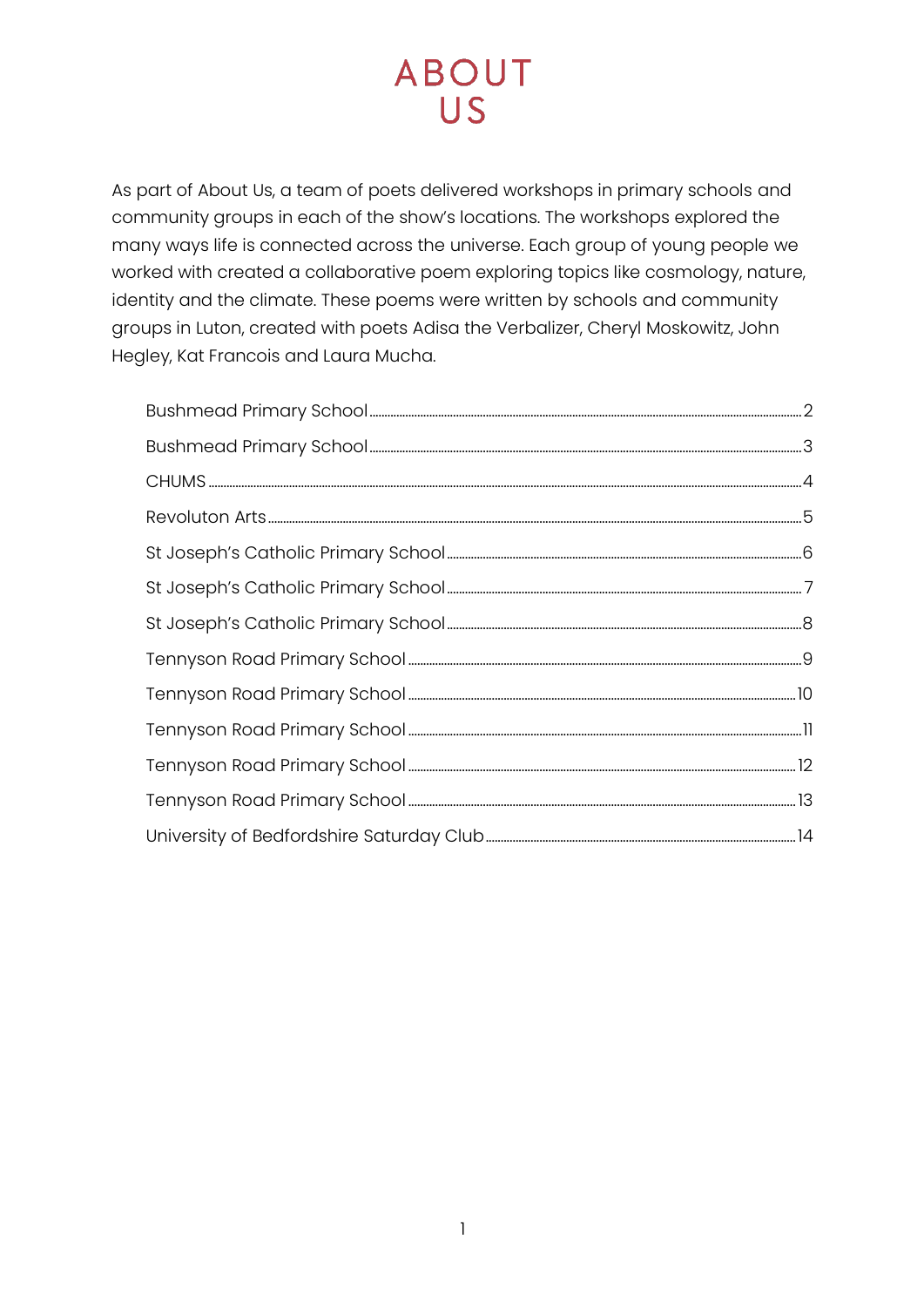

### Bushmead Primary School

poem created with John Hegley

#### <span id="page-1-0"></span>Yes

A smile says: yes. A heart says: blood. When the rain says drink, The earth says mud. The butterfly says: burp. The bat says: tongue.

When the slow worm says wiggle, The badger says yum. A bush says: shoosh. A mead says: grow. When the tree says thrive, The grass says low.

Slowly.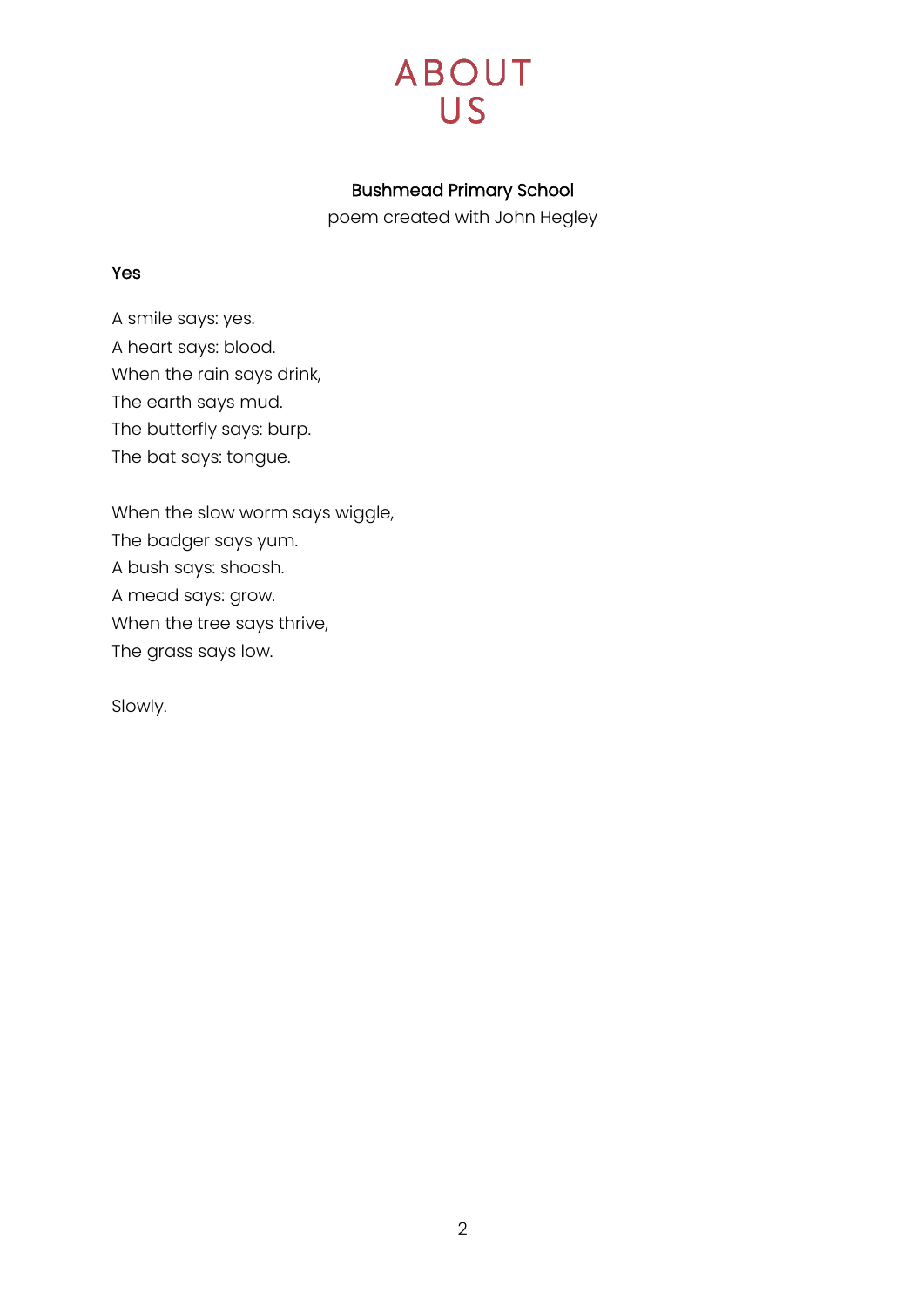

### Bushmead Primary School

poem created with John Hegley

### <span id="page-2-0"></span>Merveille du Jour

Lying to you, we are; we are not what we seem.

Even though I am a leaf, I am not.

After crawling through the forest, I blend in with my surroundings.

Flying from tree to tree, stopping when someone can see me.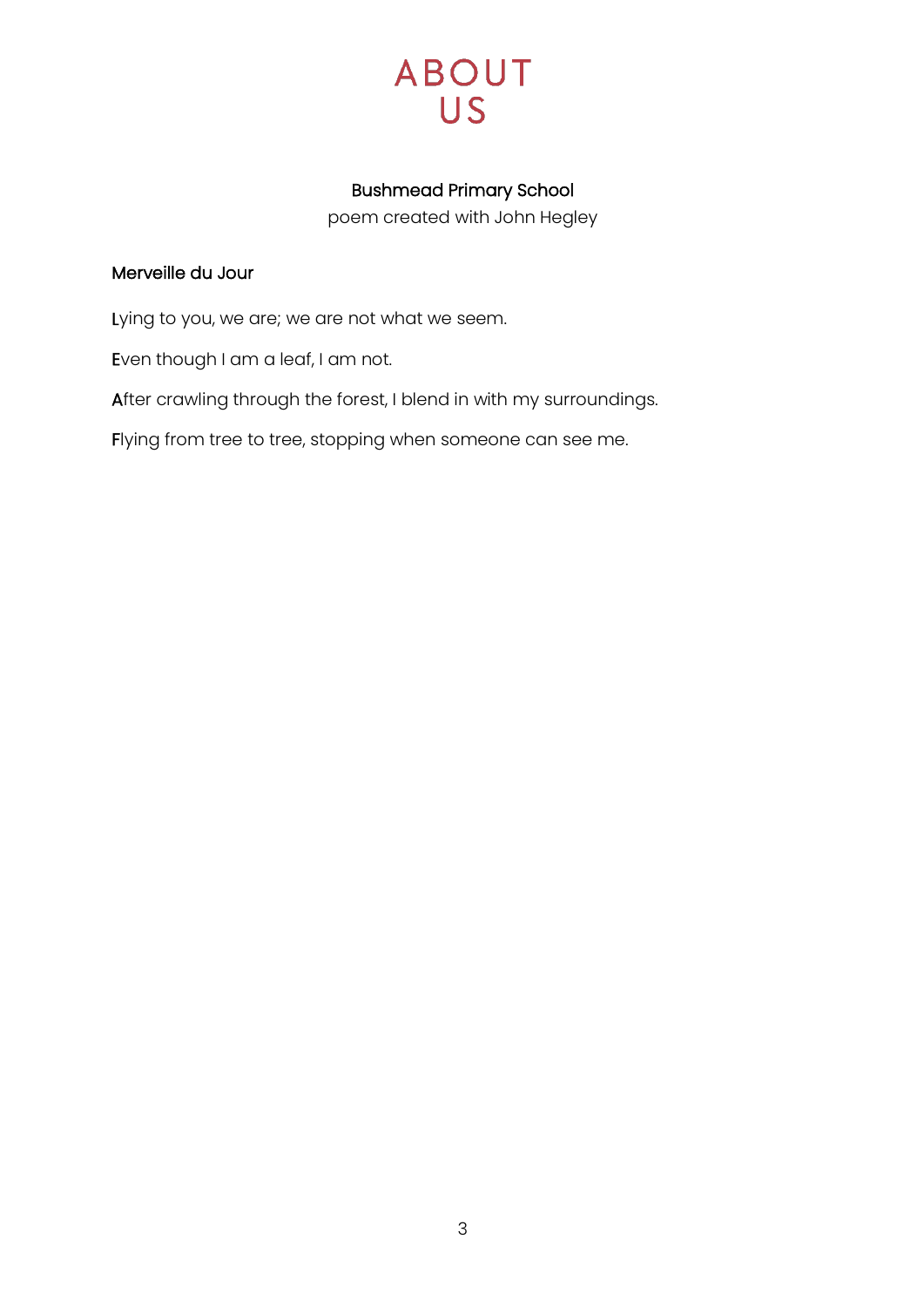#### CHUMS

poem created with Cheryl Moskowitz

#### <span id="page-3-0"></span>About Us

We make paper butterflies to flutter away into the night sky we dream they reach the arms of the universe. In big colourful letters we write our names and hope that someone special and imaginary will discover us, Cherished, Confident Lion, Benevolent Cupid, Heavenly Queen, Enlightened One, Truth Teller, Warrior Woman, High-Born, Grace We spread our own powerful wings and fly high we are sisters and brothers of the sky We carry gifts, things that connect us to home a class photo, my brother's ring, roses from my Luton garden, the golden Cloddagh Stone from my beloved Emerald Isle. The memory of my Grandad, Pat.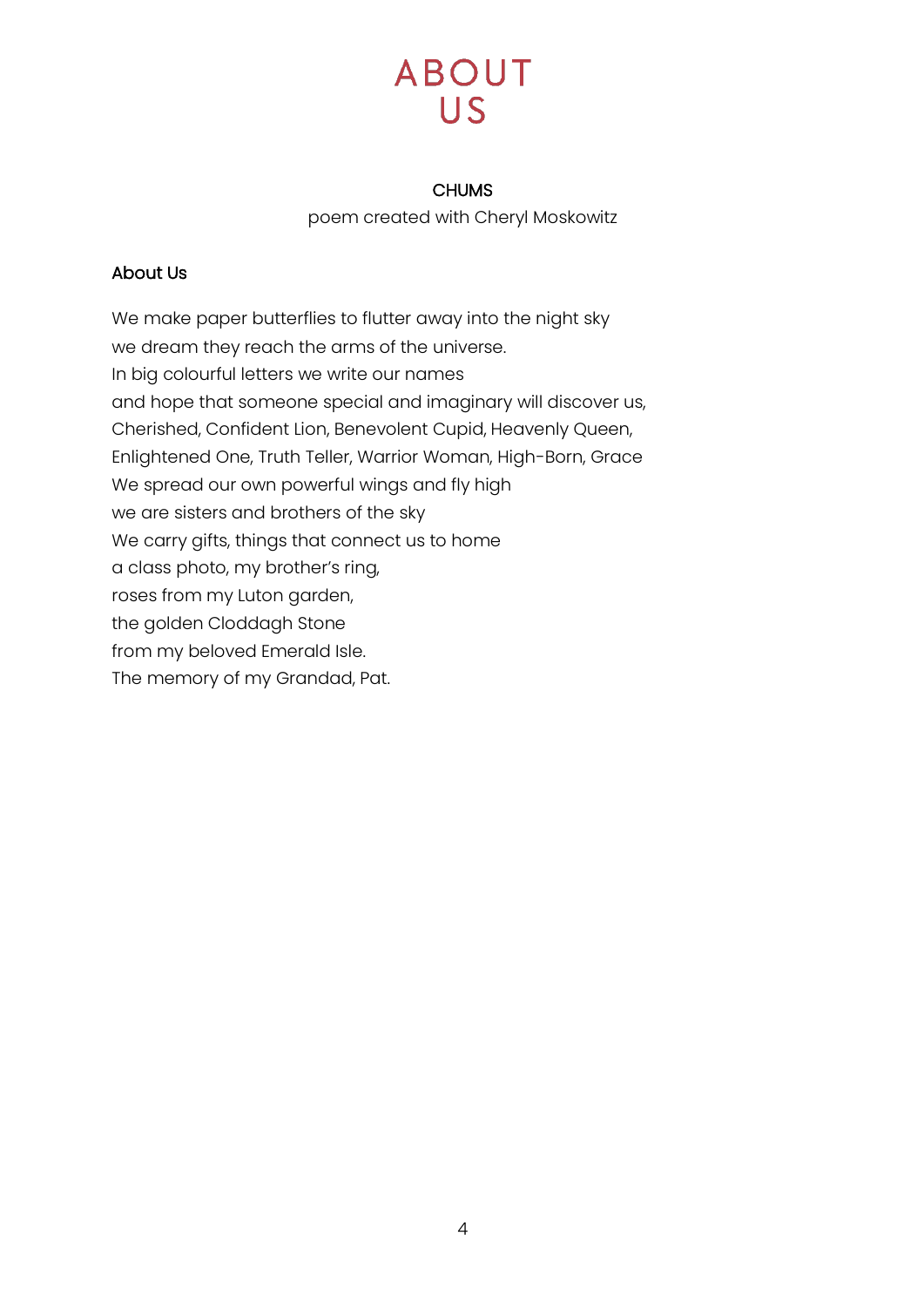# **ABOUT**

#### Revoluton Arts

poem created with Cheryl Moskowitz

<span id="page-4-0"></span>Definitions of Connection (after mer·cy by Alison C Rollins)

### connection (/kə**ˈ**n**ɛ**k**ʃ**(ə)n/) noun.

la. A potent, unbreakable bond experienced//felt; b. 'it stayed with him forever'; c. a closely knit family; d. a sense of community. 2a. All of us in the same house; b. as in, raindrops falling into the same pool of water; c. different leaves, same tree; d. like cells in the same body e. like the letters in a word. 3a. The fundamental link between all living beings; b. e.g. the producers who give and the predators who take; c. as in, 'the recognition of our bond when my cat misses me from home; d. as in, 'knowing what my sister is about to say, before she gets a chance to say it.' 4a. Sunlight shining through struggle; b. as in, that you brought a cool drink in a glass bottle to a lady doing chores on a hot day, c. e.g. that moment when we caught each other laughing at the same thing; **d.** fingers set in motion; that you brushed my hair with that hard brush – pulling straight the untamed curls of my hair; 5a. The linking or holding together of people or things; b. The uniforms they were wearing instantly *connected* the children. c. 'You and me darling, we have a special connection'; d. she was wearing a necklace of intricately connected beads e. a many petalled flower.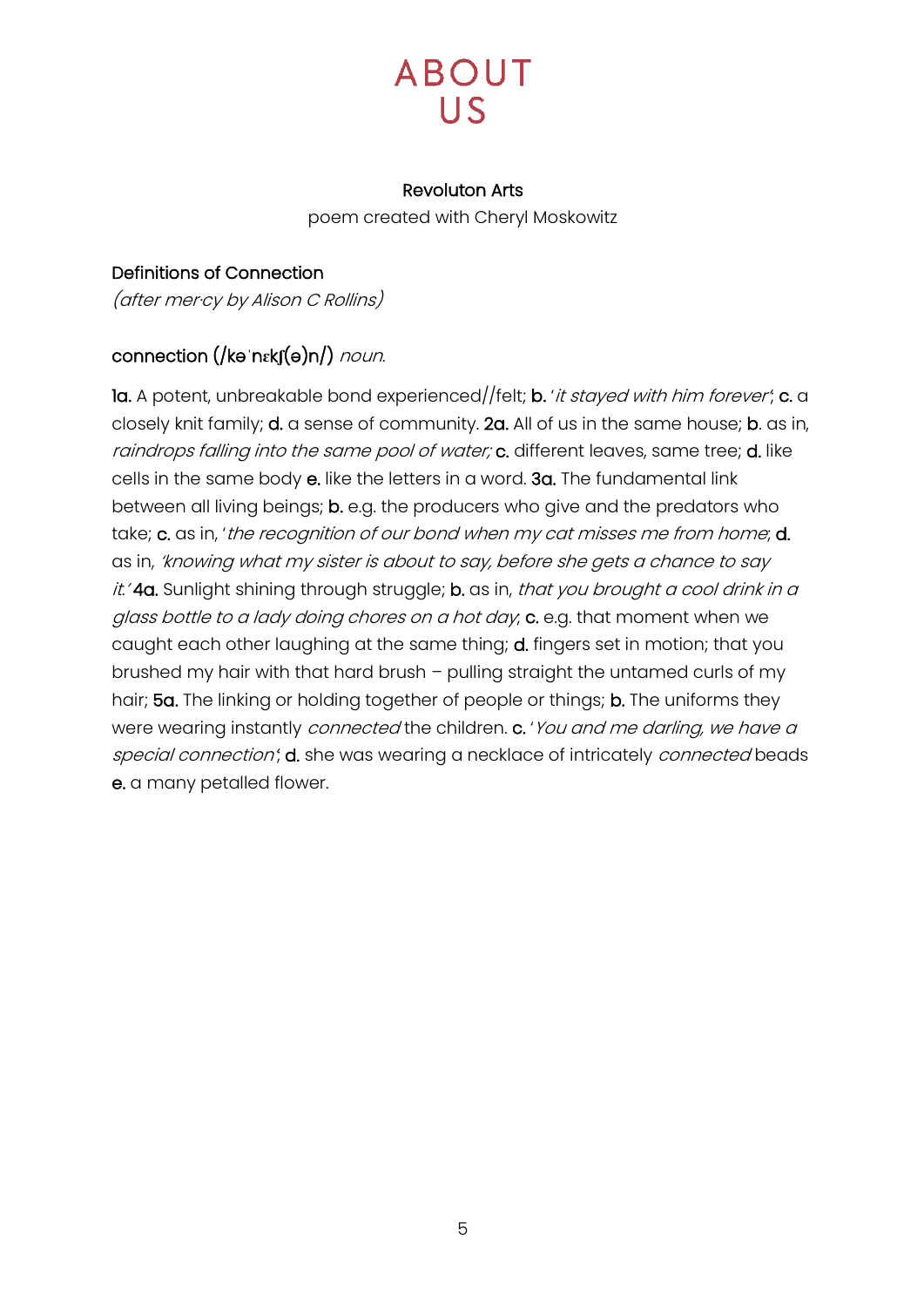# **ABOUT**  $\overline{US}$

### St Joseph's Catholic Primary School

poem created with John Hegley

#### <span id="page-5-0"></span>I Need You

I need you like an ant needs strength.

I need you like a bat needs Halloween.

I need you like a cactus needs the desert.

I need you like a dandelion needs delion.

I need you like an ear needs an earring.

I need you like a family needs each other.

I need you like measles need medicine.

I need you like hair needs shampoo.

I need you like an insectivorous plant needs bugs.

I need you like Japanese seaweed needs Japan.

I need you like a kneecap needs legs.

I need you like a black-backed gull needs fish.

I need you like the mammals need meat.

I need you like a squirrel needs nuts.

I need you like an octopus needs four pairs of socks.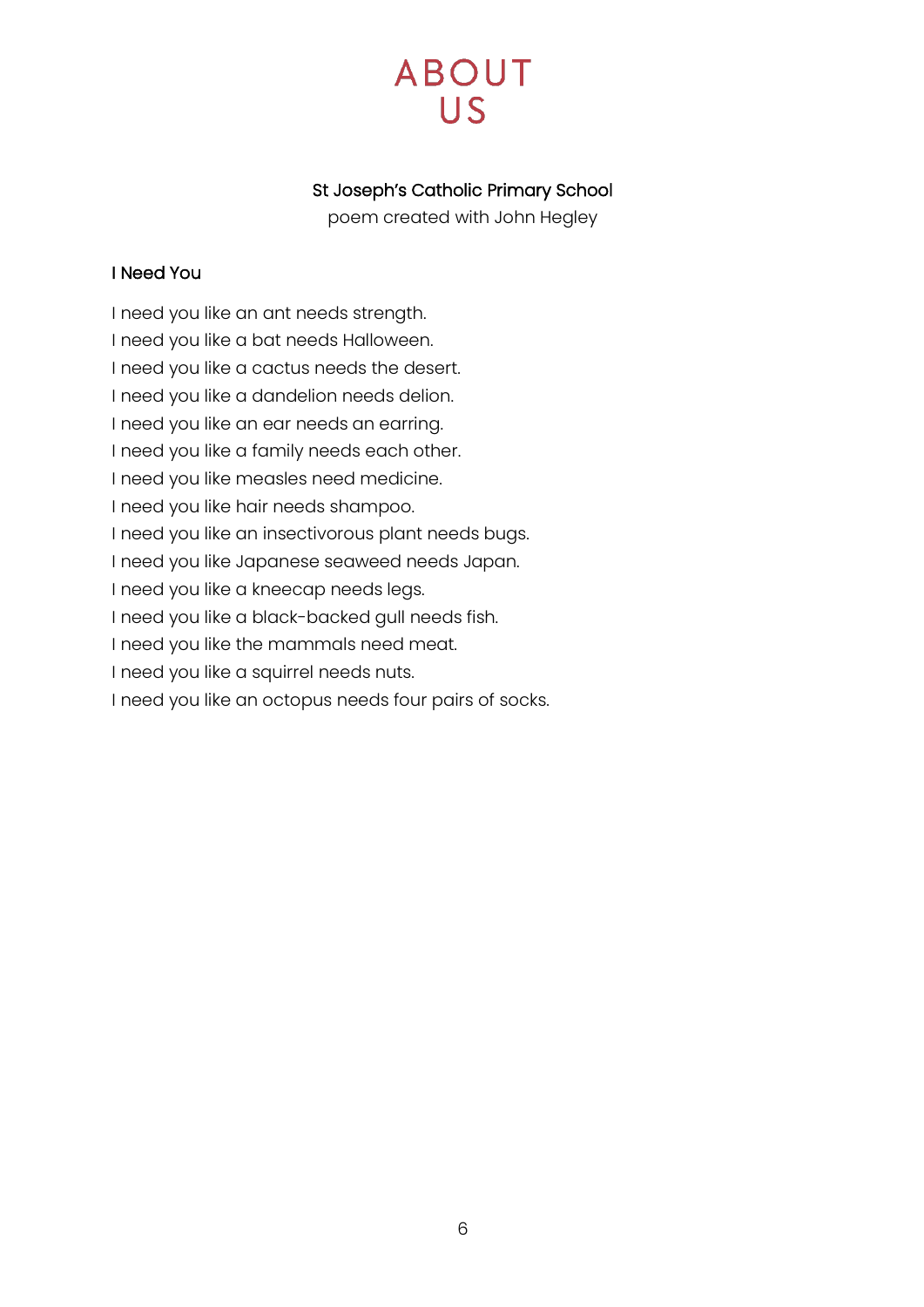### St Joseph's Catholic Primary School

poem created with Laura Mucha

#### <span id="page-6-0"></span>Because We Can

We are like cats doing doggy paddles, dogs playing with their toys, horses chasing humans for their food, bears scratching their backs against barks and d n I g a c n because we like to jam, because we're happy, because we can.

We are also like a giant water lily, an ominous dominant monster, we pierce with thorns, wield our clubs grow and go to endless extents to crush, impale, push aside because we don't give a d\*mn, because we're greedy, because we can.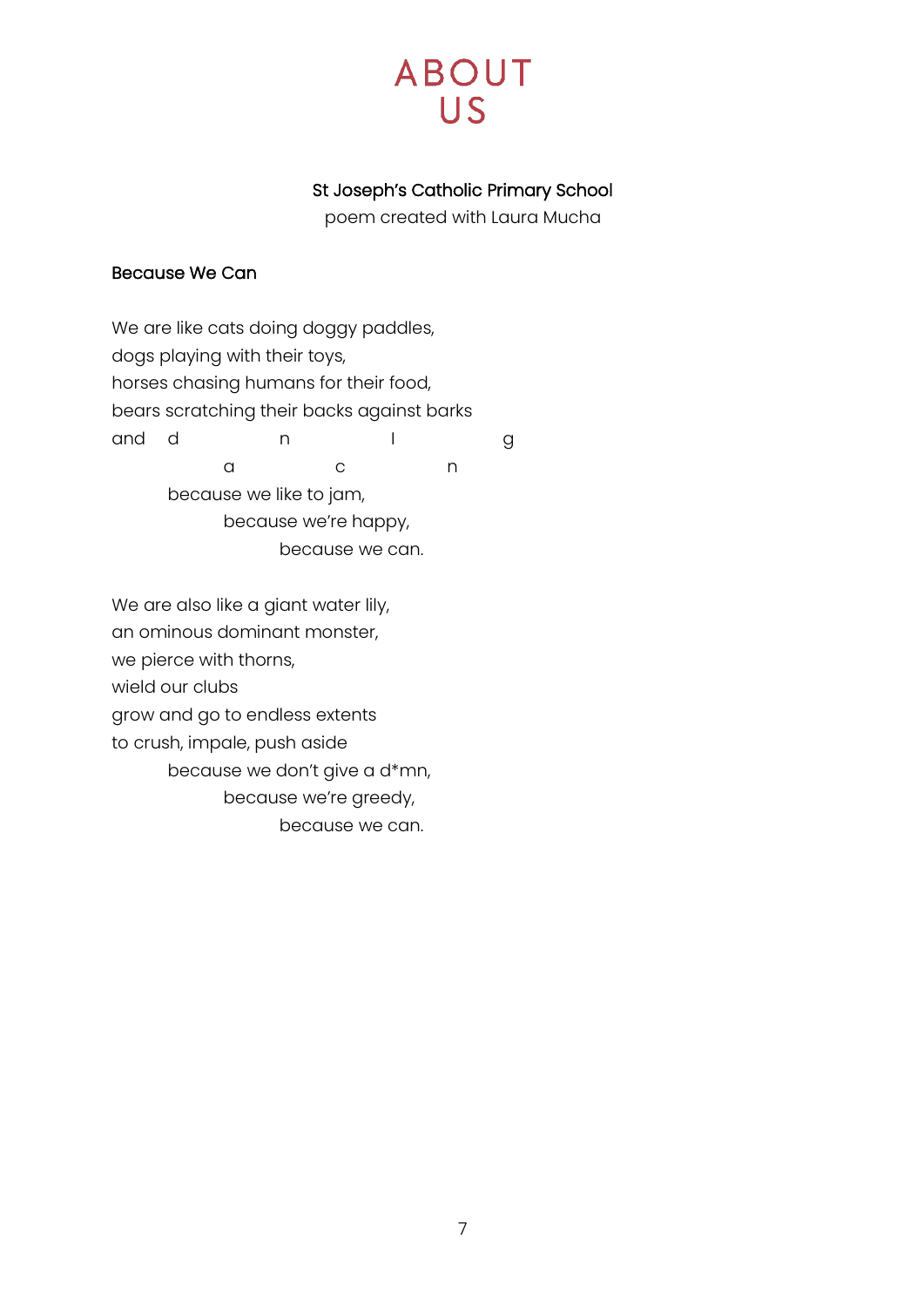### St Joseph's Catholic Primary School

poem created with Laura Mucha

#### <span id="page-7-0"></span>I Am

I am funky as a fox and as dull as dust I'm as calm as the trees and as lively as a gust I'm as warm as the sand and as icy as wind I'm as gentle as grass and as harsh as a sting I'm as tangled as a bush and as free as a bee I'm as clear as glass and people see through me I'm as small as a tick and as big as a why I'm all of these things at once...

I'm as capable as the sky.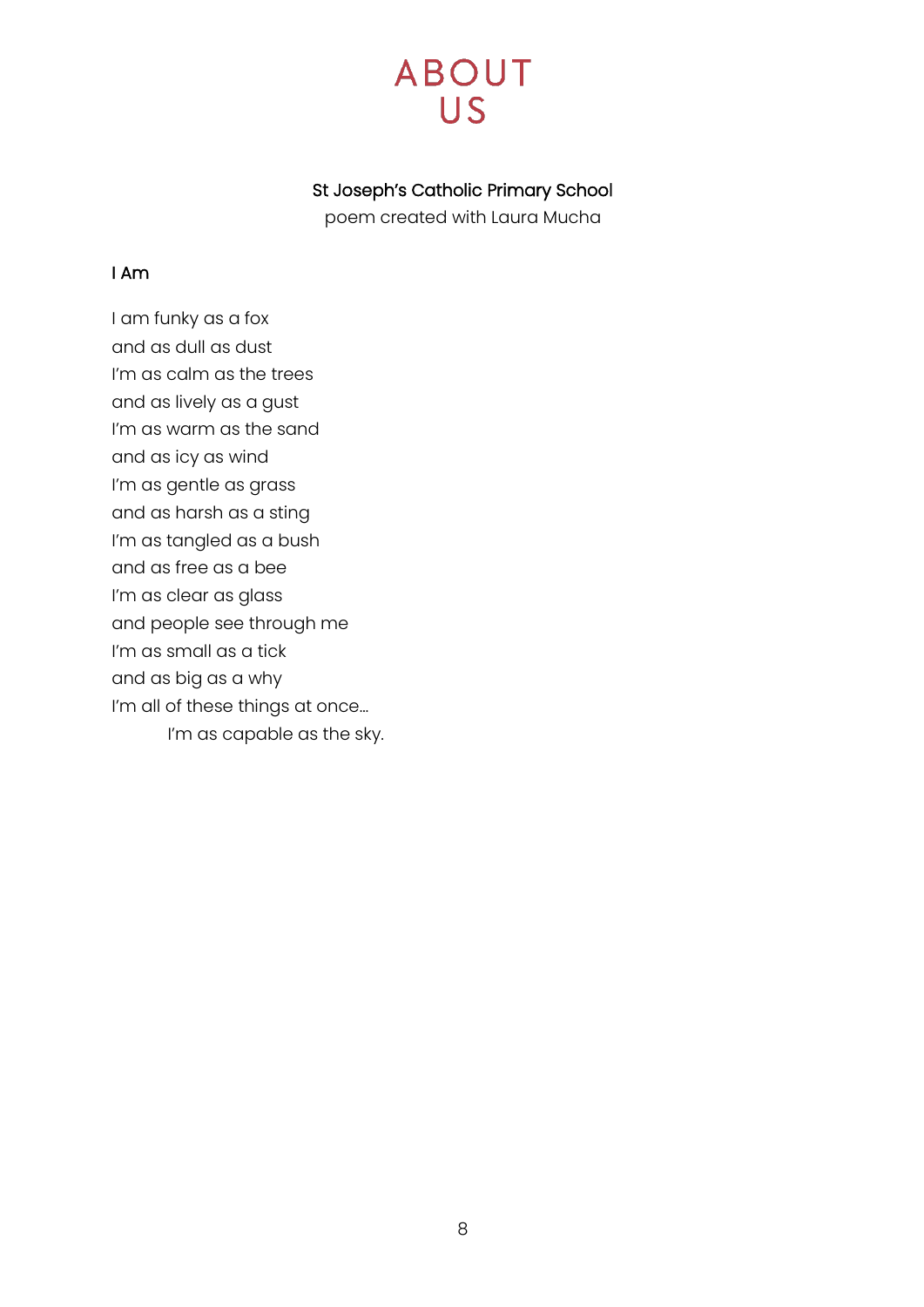### Tennyson Road Primary School

poem created with Adisa the Verbalizer

#### <span id="page-8-0"></span>Nature's Poem

The colossal emerald grass pointing to the sky like spears, Out to the shining sky like warriors pointing with spears. While the monument is a rocket ready to fly to space, As the pole shines with boldness across the sky, The bench is a rocking horse in the wind. The stiff black concrete lays still as ice, While the naked trees dance like ballerinas in a show. The monument stands still, pointing to the sky like javelins, While the swing swings into doom like an anaconda. The seesaw is as sharp as a mountain, While the slide unleashes its tongue to Earth. The grass dances like ballerinas And the tyre spins like a headache And boom, there goes my imagination!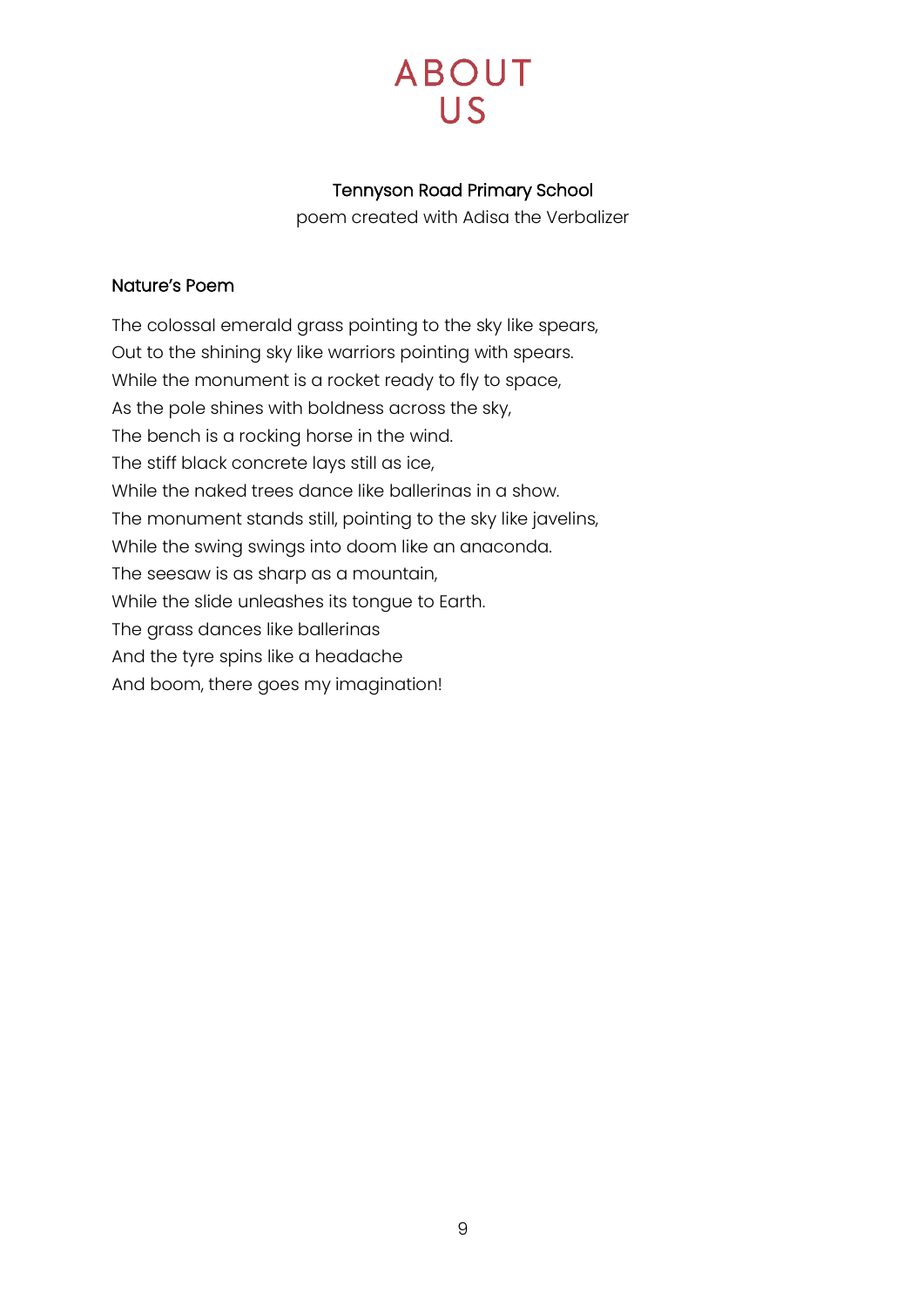### Tennyson Road Primary School

poem created with Adisa the Verbalizer

### <span id="page-9-0"></span>The Park

As I play in the climbing frame that looked like a snake

While the tree is as thick as five sandwiches on top of a stake,

The trees all have spiky branches, as the cold wind sways the trees calmly.

The slide that looks like a slippery snake looks at the wet, sticky spider web

As it moves up and down

While children cheerfully laugh.

The roundabout is like in space,

When the planets go around at the same pace.

The lamppost is as big as a tree,

Standing high on top with lots of glee.

There was a brown tree that was a bony hand.

The bony fingers were a super rocket ship that can take you anywhere:

To candy and to Mars,

To the world of gaming,

Even the world where dreams come true.

The park is the best.

I also want you to confess

That this park is the best.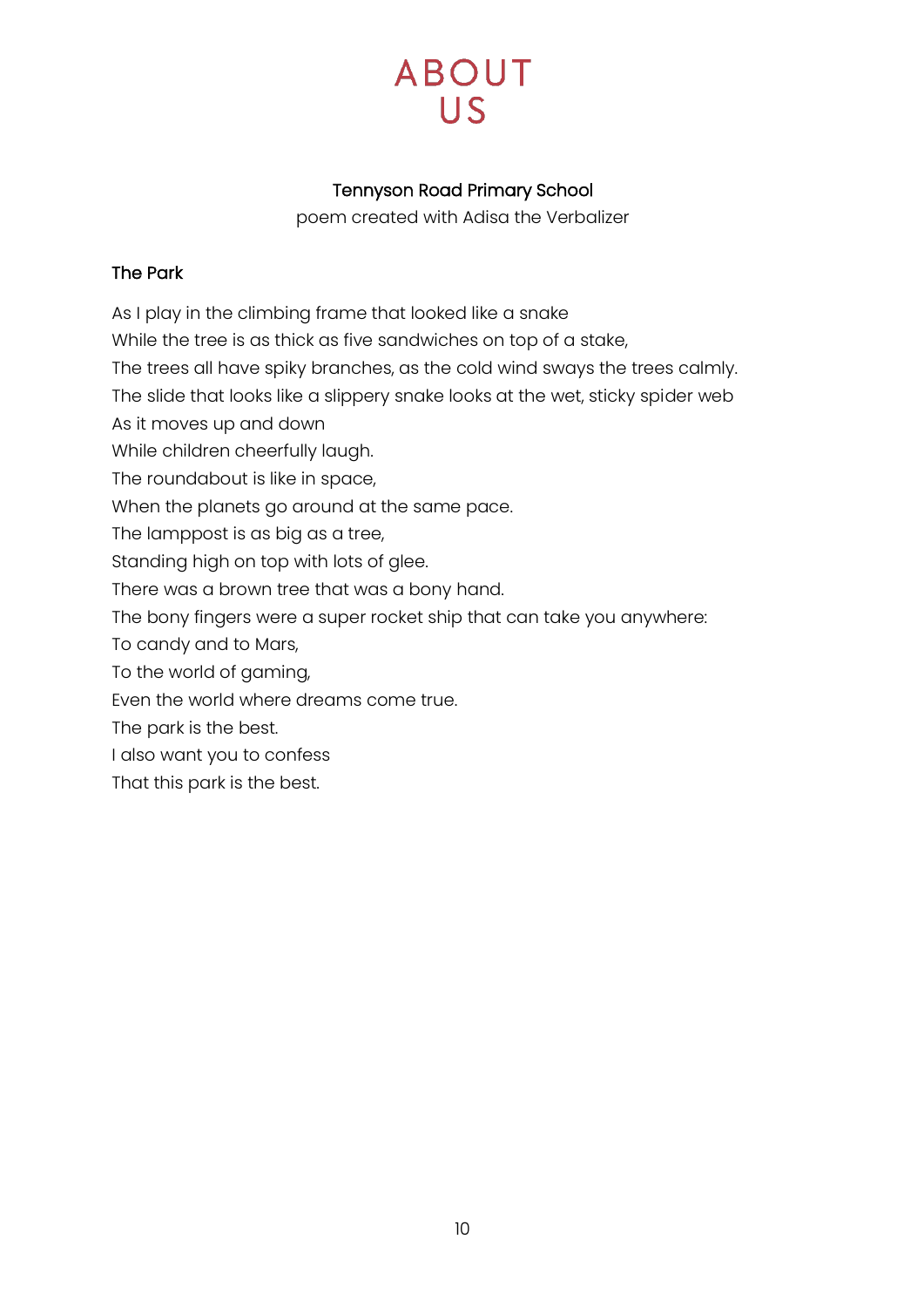### Tennyson Road Primary School

poem created with Adisa the Verbalizer

### <span id="page-10-0"></span>Joy and Miserable Life

The slithering slide is a red snake, As the swinging spider web flies up and down in the clouds. The tree of life stands tall and proud, As it looks like it's getting an award. As it looks like it's getting closer to eat your soul.

The children shout loudly in joy, As the grand, miserable parents stare at the statue of a missile. Nothing more than a small tour At the home of the tree's faith. This is a power cane that spins super fast.

The joyful kids play and slip and slide, While the parents join in with a wild smile. The monument is a volcano that all look at In fear and memory.

The wind whooshing The trees flowing What happens next?

The destructive lightning, The buildings destroyed. Stop. Just stop.

The narrator stops. Everything is destroyed. The tree stood as a magical lizard, Adding strength to all.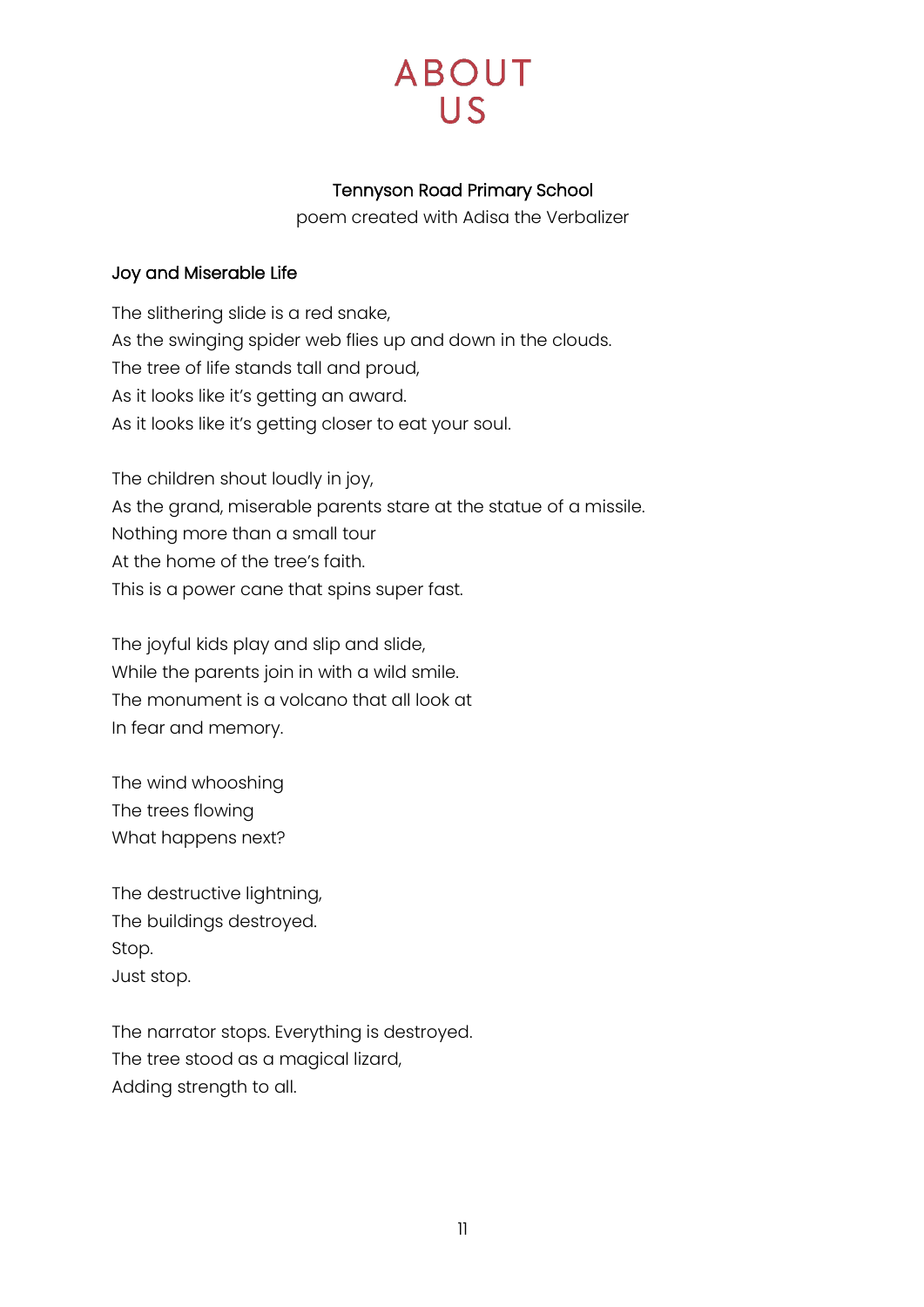### Tennyson Road Primary School

poem created with Adisa the Verbalizer

### <span id="page-11-0"></span>The Park

The climbing bars are a huge snake In the cold hard desert in the middle of nowhere. The bench is as old as 1910 And the statue is a colossal concrete mountain. The birds sing their own magical melody. The naked trees unfold their mighty, glorious hands, While others stand as firm as knights. The grass is stiffer than the cold, hard, ancient stone, While the sacred swing is flinging people to heaven. With the help of the wind, the grass dances like ballerinas. All this splendour envelops the world, Making it more beautiful.

This what we call spring.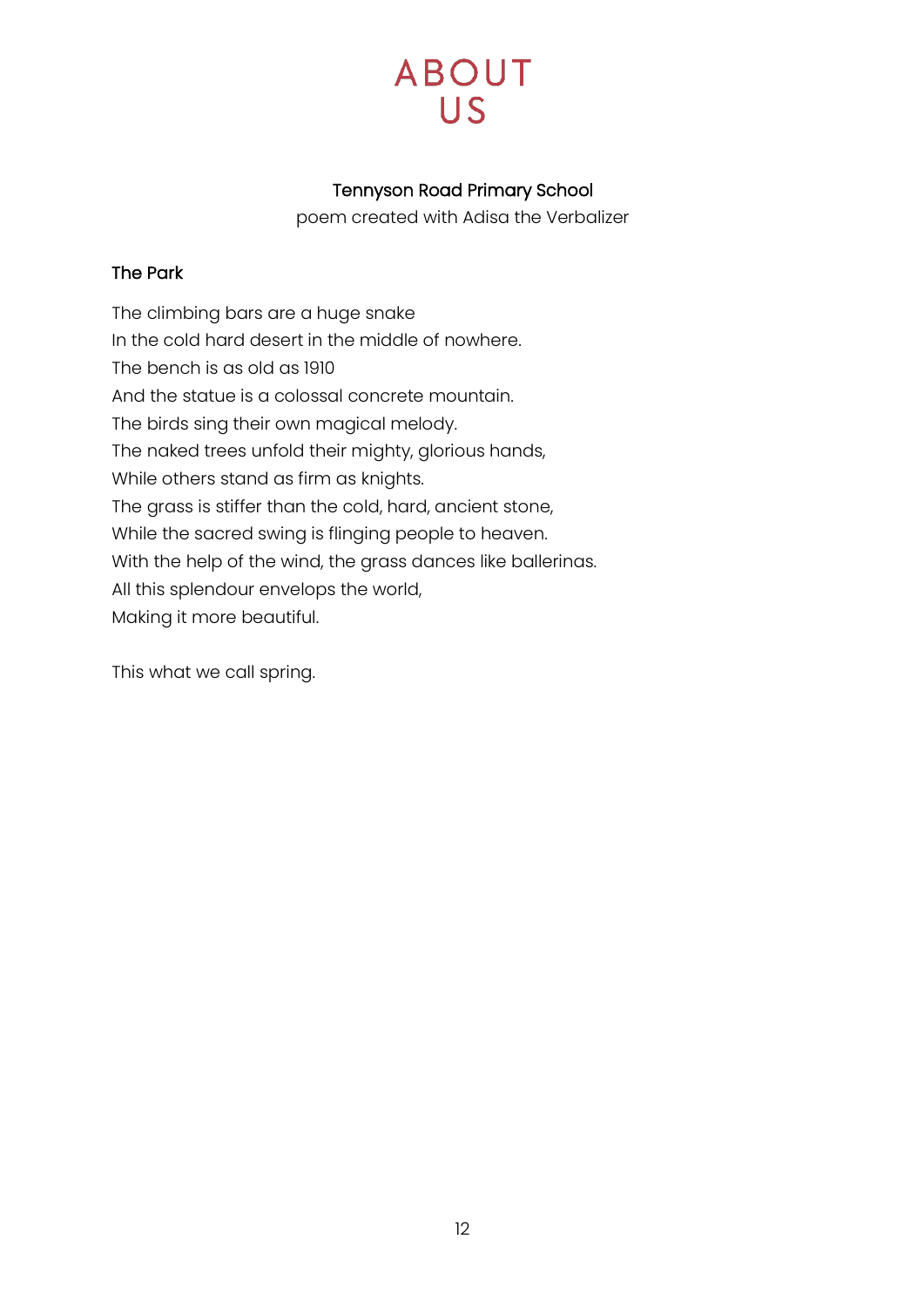# **ABOUT** US<sup></sup>

### Tennyson Road Primary School

poem created with John Hegley

<span id="page-12-0"></span>

| Leaves   |
|----------|
| Envy     |
| Apples   |
| For now. |

Ivy leaves, generously imparting the world with oxygen.

Fragile Elegant Utterly amazing Impeccable-Looking Leaf Evolves

Living Insects **Secretly Crawling** Zigzagging on the lime leaf

Tall, relative-eating evergreen.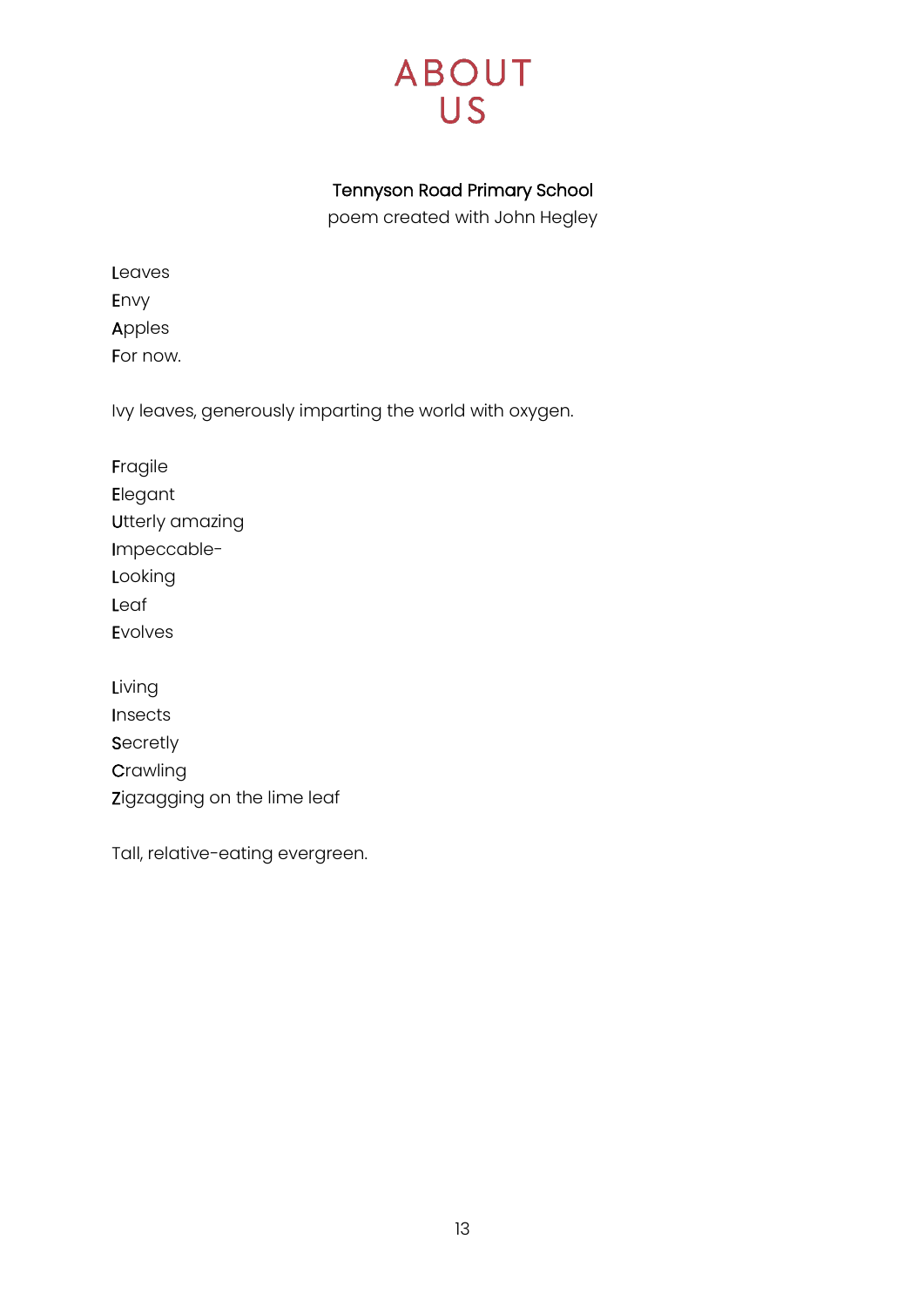# **ABOUT**  $\overline{L}$

### University of Bedfordshire Saturday Club

poem created with Kat Francois

#### <span id="page-13-0"></span>Connection

Life is the memories locked away in a box, like a moment trapped in a loop Crossing out words engraved in ink no time to pause, no time to think

Personal and creative in its own ways life is the linking of two hands the serene drawings of a quiet morning hoping for a better day, a better story

Life is like the ocean most of it is unexpected It can be abused and hated or it can be loved and wasted

Life is like the momentous cities The place for repetitive routines It is the dull cauldron for creation Life is like plain paper before creation.

Life for us is socializing through games life without natures is like a tree with no leaves life without nature is like a pen with no ink life for us is about being free letting go of corrupted emotions accomplishing goals is when you obtain real happiness.

Family the one heart no one can break, simple satisfaction taken for granted